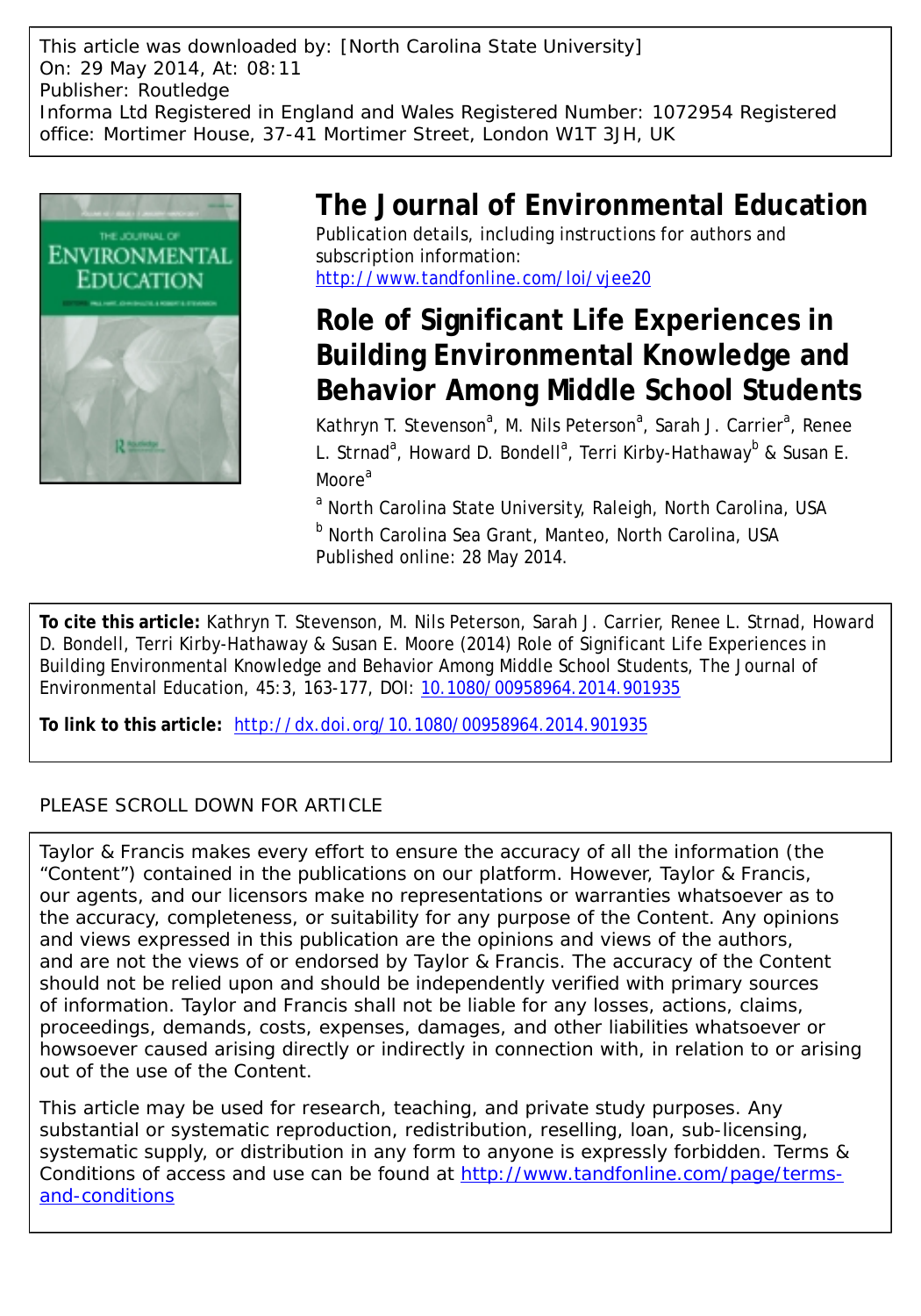

### Role of Significant Life Experiences in Building Environmental Knowledge and Behavior Among Middle School Students

Kathryn T. Stevenson, M. Nils Peterson, Sarah J. Carrier, Renee L. Strnad, and Howard D. Bondell

*North Carolina State University, Raleigh, North Carolina, USA*

Terri Kirby-Hathaway

*North Carolina Sea Grant, Manteo, North Carolina, USA*

Susan E. Moore

*North Carolina State University, Raleigh, North Carolina, USA*

Significant life experience research suggests that the presence of role models, time outdoors, and nature-related media foster pro-environmental behavior, but most research is qualitative. Based on a random sample of middle school students in North Carolina, USA, we found limited positive associations between presence of a role model and time outdoors with behavior and a negative association between watching nature television and environmental knowledge. The strongest predictors of environmental knowledge and behavior were student/teacher ratio and county income levels, respectively. We also found that Native Americans engaged in environmental behaviors more than Caucasians, and that African American and Hispanic students had lower levels of environmental knowledge. Accordingly, life experiences appear less important than promoting small class sizes and addressing challenges associated with lower incomes in schools.

*Keywords children and nature, environmental behavior, environmental literacy, outdoor education, technology*

#### INTRODUCTION

The monumental environmental challenges we face today can be addressed only by an environmentally literate citizenry (Bickford, Posa, Qie, Campos-Arceiz, & Kudavidanage, 2012). Problems such as climate change, biodiversity loss, and water quality are complex and pressing, and though we have made great strides in addressing each of these, a public that lacks a strong grasp of environmental science is ill equipped to analyze these challenges. Further, without a

Correspondence should be sent to Kathryn T. Stevenson, Fisheries, Wildlife, and Conservation Biology Program, Department of Forestry & Environmental Resources, North Carolina State University, Turner House, Box 7646, Raleigh, NC 27604, USA. E-mail: kathryn stevenson@ncsu.edu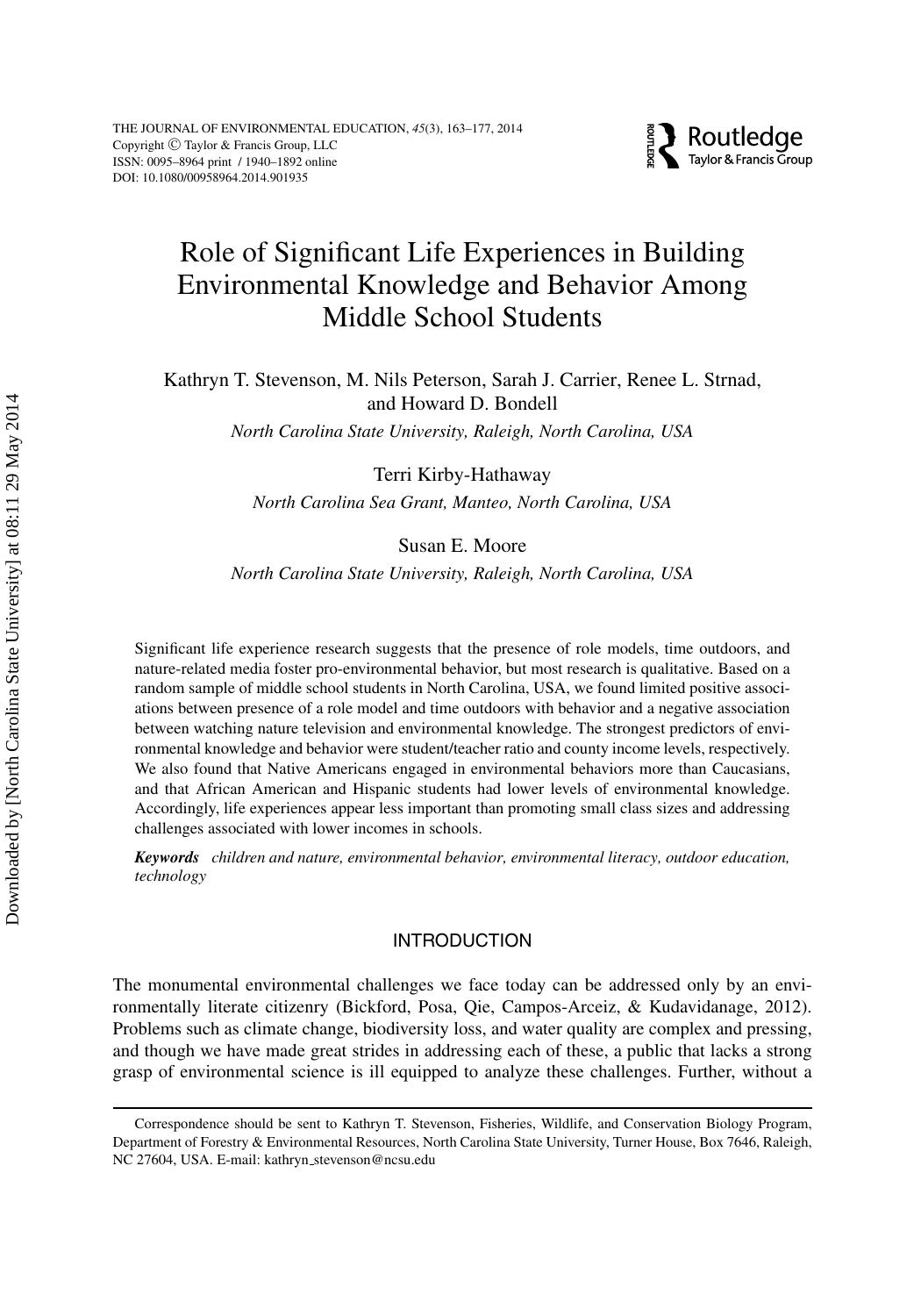citizenry motivated to engage in solving them, overcoming them is impossible. The goals of environmental education (EE) have included teaching content knowledge about the environment and promoting environmentally responsible behavior (UNESCO, 1977). Accordingly, EE scholars have focused on identifying forms of education that encourage both ecological understanding and environmental stewardship. Literature on this topic suggests school-based strategies including classroom instruction followed by field experiences (Duerden & Witt, 2010), place-based instruction (Birmingham & Calabrese Barton, 2013), and use of environment-based curricula (State Education & Environment Roundtable [SEER], 2000) as effective strategies. One important conclusion of this research, however, is that in-school activities fail to explain most of the variation in predicting environmental knowledge and behavior (Stevenson, Peterson, Bondell, Mertig, & Moore, 2013).

#### CONTRIBUTIONS AND LIMITATIONS OF SIGNIFICANT LIFE EXPERIENCE RESEARCH

Significant life experience (SLE) research, initiated by Tanner (1980) and pursued by several others (e.g., Chawla, 1999; Corcoran, 1999; Palmer, 1993) suggests that formative outdoor experiences as a child, adult role models who facilitate outdoor experiences, and reading nature books are all important factors that lead to an environmentally active adulthood. SLE research takes a retrospective approach in identifying factors that promote environmentally engaged citizens. Reviews by Chawla (1998) and Tanner (1998) examine studies that have explored how SLEs have influenced adults' paths to involvement in environmentally active careers or other leadership positions. Repeatedly, adults with high levels of environmental interest or actions attribute their pro-environmental behaviors to time spent in nature as a child, influences of role models such as parents or teachers, and indirect experiences through books (Chawla, 1999). In Chawla's comparison of environmental activists from Kentucky and Norway, she also demonstrated that these factors may positively influence pro-environmental behavior across cultures.

There is a need to expand this initial research by empirically testing the qualitative insights. In addition to providing empirical evidence for the qualitative claims, such research could shed light on the magnitude of effects associated with variables assumed to be integral within SLEs (e.g., time spent in nature, influential role models, experiencing nature through media), the degree to which SLE-related variables impact average (versus activist) citizens, and when the effects become evident (e.g., age ranges). Although highly active environmental advocates are undoubtedly citizens that EE efforts hope to produce, most people may engage in pro-environmental behavior on a much smaller scale in their daily habits. Tanner (1998) asserts that career activists are the ones that will save the planet, but environmental actions such as voting and consumer choices also have a critical, and perhaps greater, role to play (Peterson, Peterson, & Liu, 2013). Further, because SLE research focuses on a specific population (i.e., environmental activists), its implications are constrained to a narrowly defined group. Failure to examine different cultures, ethnicities, and ages limits the ability to identify how life experiences may affect citizen behavior (Chawla, 2001; Gough, 1999). Examination of how life experiences that have become significant to activists (e.g., spending time outdoors, having a role model for environmental sensitivity) affect larger audiences may provide insight on how to foster environmental behavior more broadly.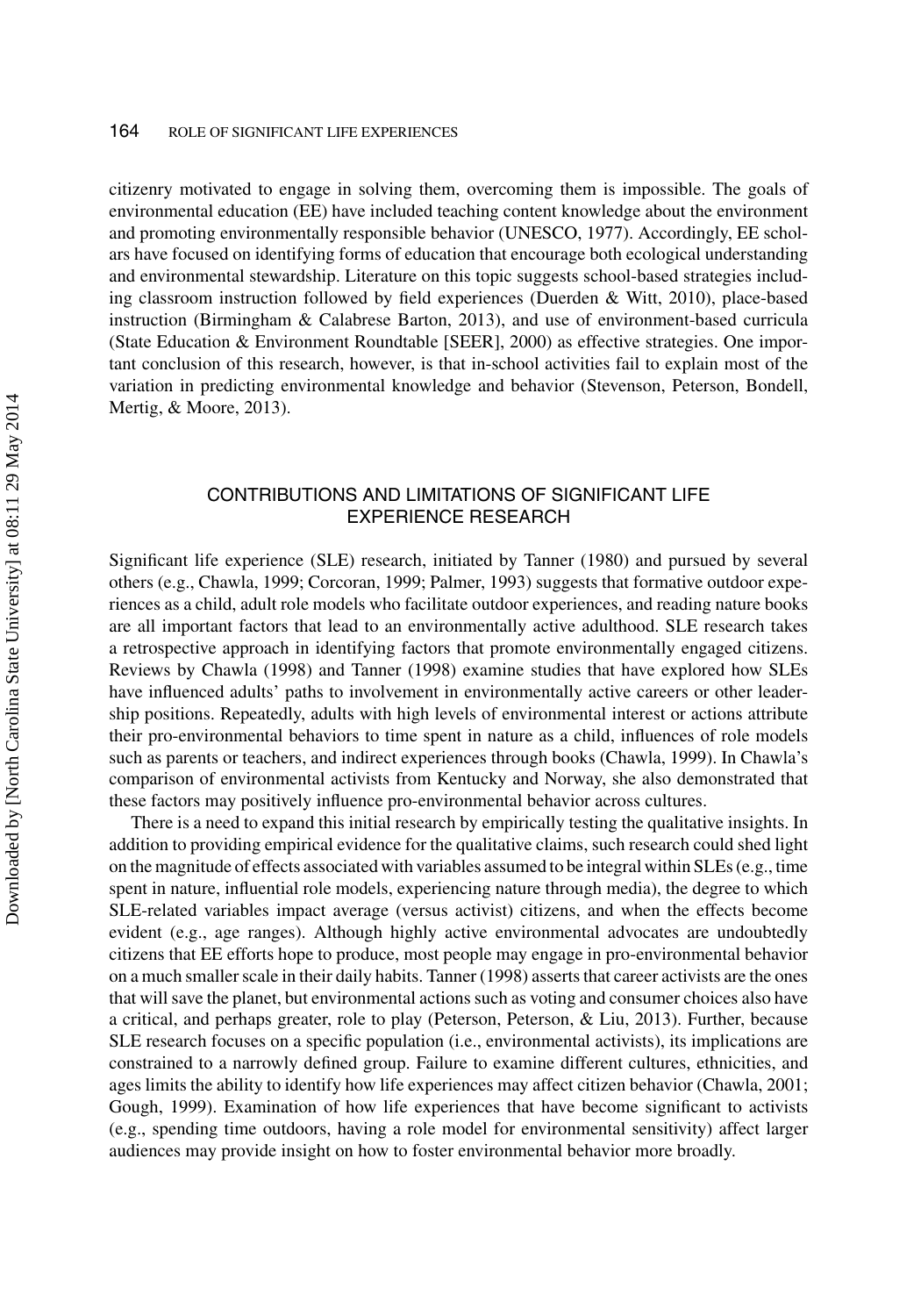Beyond applying SLE research to more diverse audiences, efforts to address limitations of the retrospective approach used in much of SLE research could help identify the magnitude of effects associated with SLE-related variables and when the effects become influential (e.g., age ranges). Most SLE research relies on self-assessment and recall over a long time, which has been shown to be a poor measurement of actual events (Golden, Wrangham, & Brashares, 2013). Wells and Lekies (2006) addressed the need for an examination over a diverse audience by conducting a large-scale survey, however they suggested future studies address the challenges associated with recall because they also asked adults to describe experiences in their childhoods.

#### RESEARCH ON SLE-RELATED VARIABLES WITH CHILDREN

Although some impacts of SLE-related variables (e.g., spending time outdoors) may only become apparent to individuals in hindsight, their initial influence on knowledge and behavior should be discernible. Indeed, the effects of most environmental interventions are typically stronger immediately after the intervention and become weaker over time (Dwyer, 1993). An empirical examination of how SLE-related variables influence children would allow for an evaluation of when they become influential and the magnitude of that influence. Further, testing how SLErelated variables relate to environmental knowledge and behaviors among diverse groups of children could meet the need for diversity of subjects, reduced reliance on self-reporting, and a more rigorous evaluation of factors that promote the goals of EE (Blumstein & Saylan, 2007; Keene & Blumstein, 2010; Monroe, 2010). In-school activities may have limited influence over environmental knowledge and behavior (Stevenson et al., 2013), and a similar exploration of the influence of SLE-related variables could offer a more complete picture of how to best ensure current and future generations are equipped and motivated to tackle environmental challenges.

Research on how SLE-related variables affect children is mostly limited to environmental attitudes, which alone are poor predictors of pro-environmental behavior (Heberlein, 2012). Skelly and Zajicek (1998) found that participation in a garden program and outdoor activities was related to more positive environmental attitudes, and Cheng and Monroe (2010) found that among children, time outdoors and perceived family values related to nature are shown to foster pro-environmental attitudes and intention toward pro-environmental behaviors. Although environmental attitudes are seen as contributing to pro-environmental behavior, they have not been shown to directly lead to it unless paired with a deeper ecological understanding (Duerden & Witt, 2010), suggesting that building attitudes alone may not be a sufficient strategy for building stewardship. Solving environmental problems will require a citizenry that not only cares about the environment but also is knowledgeable and driven to act in environmentally responsible ways. Empirical examination of how SLE-related variables relate to environmental knowledge and behavior will deepen understanding of how best to encourage pro-environmental behaviors among children.

#### STUDY OBJECTIVES

We begin addressing these needs with an evaluation of how select SLE-related variables relate to environmental knowledge and pro-environmental behavior among middle school aged children in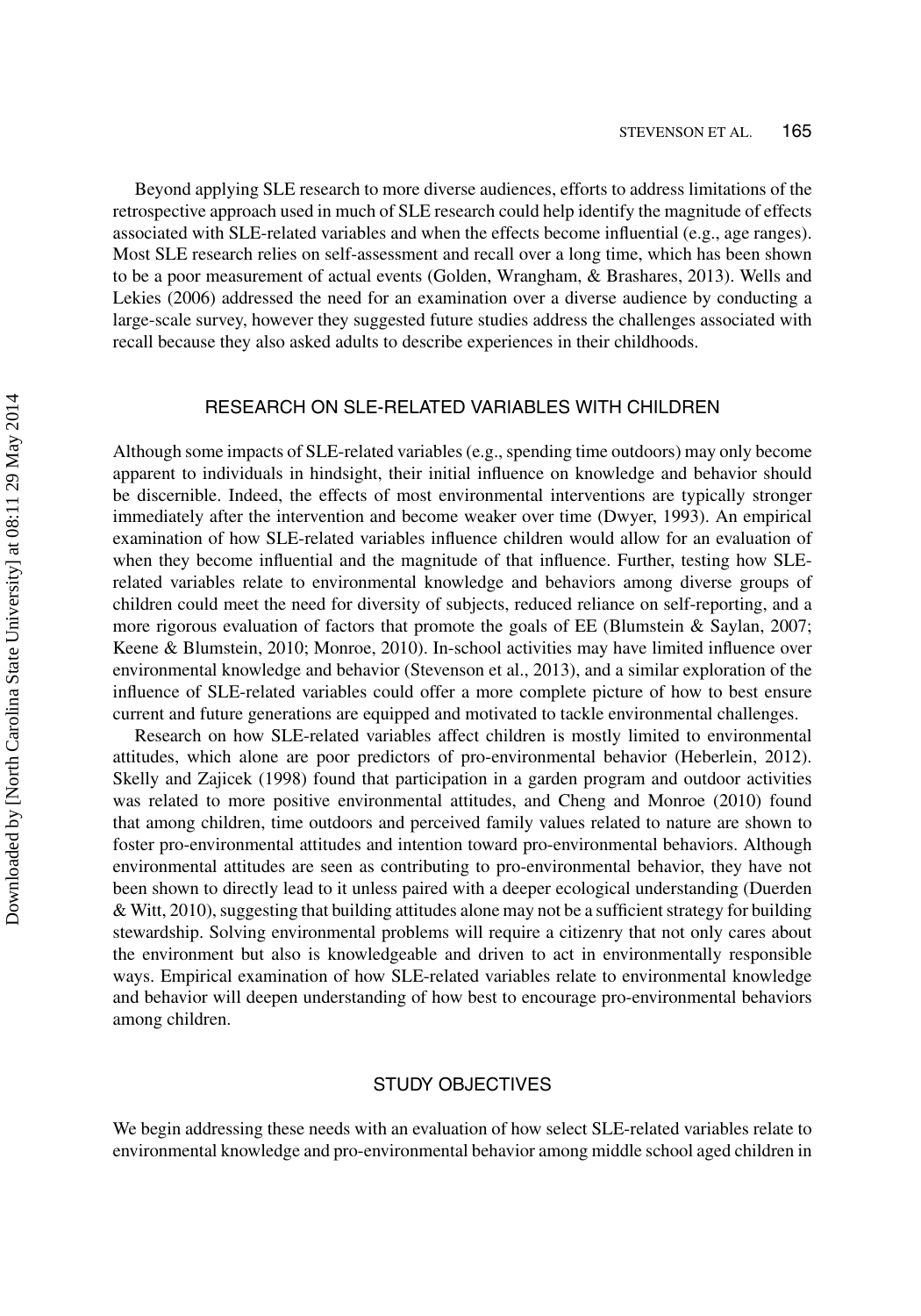North Carolina, USA. Specifically, we evaluated how time spent outdoors alone, outdoor experiences with family, the presence of an adult role model for environmental sensitivity, and indirect experiences with nature through books and television predicted environmental knowledge and behavior. We also accounted for student gender, age, ethnicity, student/teacher ratio, locale, and median county income. As teachers with advanced degrees have been shown to have students with significantly higher environmental knowledge and pro-environmental behavior levels (Stevenson et al., 2013) we also controlled for the education level of a child's teacher. We hypothesized that environmental knowledge and behavior levels of middle school children would be: (a) positively related to time spent outdoors alone, in groups, and with family; (b) positively related to the presence of an adult role model for pro-environmental behavior; and (c) positively related to indirect experiences with nature.

#### METHODS

#### Sampling

We focused on students in the sixth and eighth grades for this study because middle school represents a period in which children possess the cognitive development necessary to evaluate environmental issues and capacity to be influenced by experiences such as time outdoors, role models, and indirect experiences through television or books (Carnegie Council on Adolescent Development, 1989; McBeth, Hungerford, Marcinkowski, Volk, & Meyers, 2008). We sampled in three stages—schools, teachers, and students. First, we randomly selected 40 schools from a list of all 665 schools in North Carolina with sixth and/or eighth grades. Next, we identified all sixth and eighth grade science teachers within those schools by visiting school websites and calling the schools to confirm accuracy of the faculty rosters. This process yielded 135 teachers. We randomly selected 85 of these teachers to recruit for the study. Of the teachers contacted, 31 responded and 20 consented to participate. Two of the consenting teachers failed to receive permission from their principals and/or school districts to participate in the study. Finally, each participating teacher was asked to randomly select one class for participation by flipping a coin. Our final sample included ten sixth grade classes (234 students) and eight eighth grade classes (173 students). In January 2012, we visited all 18 classrooms and administered the student survey in person to all 407 students. Slightly more were female (51.6%), and most were Caucasian (*n* = 263, 64.1%) with fewer African American (*n* = 75, 18.5%), Hispanic (*n* = 38, 9.4%), American Indian ( $n = 18, 4.4\%$ ) and Asian ( $n = 13, 3.2\%$ ) students. In addition, we administered a short survey to all 18 participating teachers asking about their education and teaching experience.

#### Survey Instrument

We measured student environmental knowledge and behavior using relevant sections of the Middle School Environmental Literacy Survey (MSELS) tool (McBeth, Hungerford, Marcinkowski, Volk, & Cifranick, 2011; McBeth et al., 2008). We used the Ecological Knowledge component (Section I) to measure environmental knowledge and the Behavior component (Section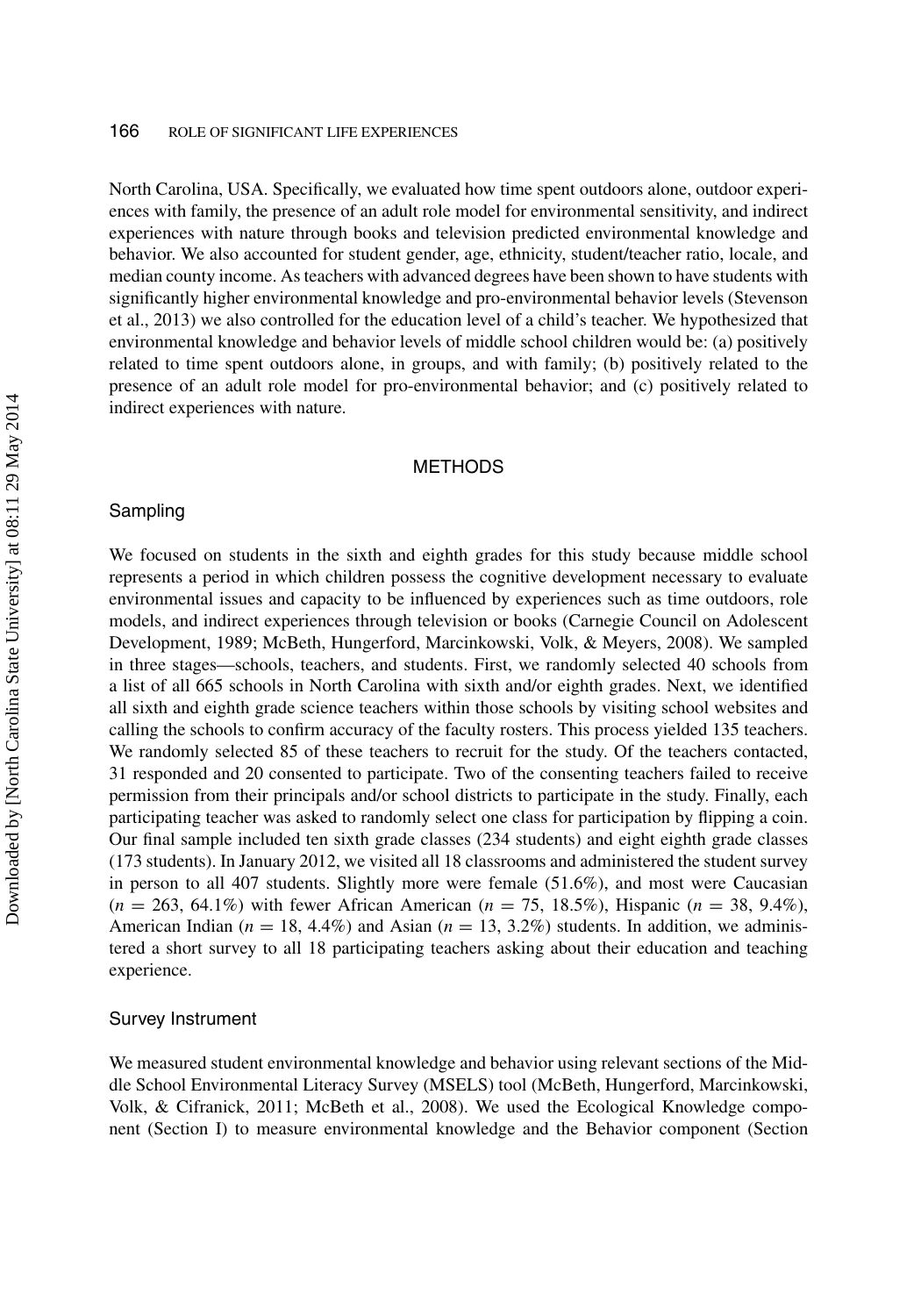| Variable                    | <i><u><b>Ouestion</b></u></i>                                                                                   | Mean score |  |
|-----------------------------|-----------------------------------------------------------------------------------------------------------------|------------|--|
| Time outdoors               |                                                                                                                 |            |  |
| Alone                       | To what extent do you spend time in the out-of-doors alone—not as<br>part of a class or youth group?            | 3.90(1.08) |  |
| In groups                   | To what extent do you go camping with youth groups or<br>organizations (Boy Scouts, 4-H, Girls Club, etc.)?     | 4.14(1.17) |  |
| With family                 | To what extent do you take part in family vacations or outings in the<br>outdoors?                              | 3.96(1.08) |  |
| Role model                  | To what extent do you have a teacher or youth leader who is a role<br>model for environmental sensitivity?      | 3.69(1.16) |  |
| Indirect nature experiences |                                                                                                                 |            |  |
| Books and magazines         | To what extent do you enjoy reading books or magazines about<br>nature and the environment?                     | 3.66(1.27) |  |
| TV and movies               | To what extent do you enjoy watching television shows videos, CDs,<br>or DVDs about nature and the environment? | 3.65(1.18) |  |

TABLE 1 Questions Measuring SLE Exposure Among Students

*Note:* Each of these questions was multiple choice with the directions, "On your answer sheet, darken in the letter of the response that tells us the extent to which the statement is true for you." Choices were: (a) to a great extent; (b) to a large extent; (c) to a moderate extent; (d) to a small extent; and (e) to no extent, corresponding to values of 1–5 respectively. Mean scores are reported with standard deviations  $(n = 407)$ .

IV) to measure environmental behavior (these sections are reproduced in the Appendix). Each component of the MSELS was validated through substantial pretesting by the original authors (see McBeth et al., 2008). The environmental knowledge and behavior sections had sufficiently high internal consistency when the scales were developed (Cronbach's alpha for environmental knowledge scale =  $0.778$ , behavior scale =  $0.774$ ). Environmental knowledge includes understanding of ecology, energy flow, and other science concepts related to the environment. Behavior is a measurement of self-reported pro-environmental behaviors such as recycling, saving water, conserving energy, and making pro-environmental consumer choices.

Each student was assigned an environmental knowledge and behavior score according to the guidelines in the 2008 National Environmental Literacy Assessment (NELA) report (McBeth et al., 2008). The degree to which students spent time outdoors alone, in groups, or with family; whether they had a role model for pro-environmental behavior; and whether they engaged in indirect experiences with nature were measured by specific questions within a separate section of the MSELS not included in the environmental knowledge or behavior scales (see Table 1). Student demographic information (grade, gender, and ethnicity) was self-reported through responses to items included in the student questionnaire. To control for school-level demographics, we gathered information on the median county income and student/teacher ratio from the U.S. Census website (U.S. Census Bureau, 2010) and classification of the school's locale from the National Center for Education Statistics (NCES, 2006). Locale includes 12 categories: large city, midsize city, small city, large suburb, midsize suburb, small suburb, fringe town, distant town, remote town, fringe rural, distant rural, and remote rural areas (NCES, 2006). We collapsed these categories into urban (including all size cities and suburbs) and rural (including all size towns and rural areas). In their survey, teachers self-reported whether they had a master's degree.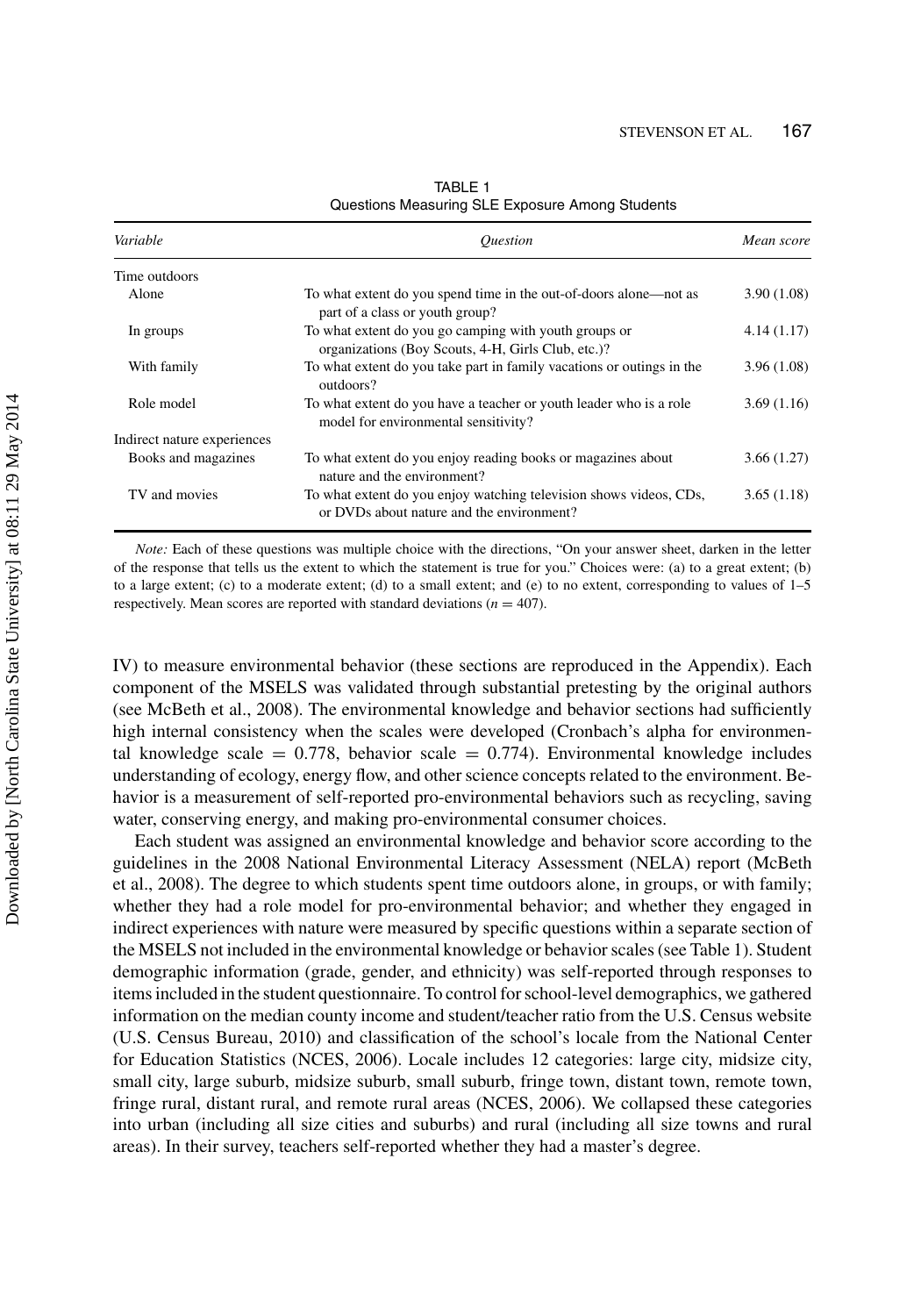#### Data Analysis

We analyzed data using STATA software, version 12.1. We used multiple linear regression to model environmental knowledge and pro-environmental behavior as a function of SLE-related variables most cited as influential in promoting pro-environmental behavior: time outdoors (the degree to which students reported spending time outdoors alone, taking outdoor vacations with family, participating in outings with scouts or other youth organizations), having a role model for environmental sensitivity, and indirect experiences with nature (reading nature books or magazines, and watching television or movies about nature). In addition, we controlled for student demographics of grade, gender, and ethnicity as well as school-level demographics of income (measured by median income of the county), locale (urban or rural), and whether the teacher had a master's degree. Because students from the same classroom may be exposed to similar educational experiences, we included a random effect for class. This accounts for the likelihood that students from the same classroom may have similar environmental knowledge and behavior levels instead of independent random deviations among student scores.

#### RESULTS

Students answered about 70% of the knowledge questions correctly (mean  $= 41.9$  out of 60,  $SD = 11.2$ ) and the difference in scores between sixth and eighth graders was negligible  $(0.17)$ point difference in means,  $p = .89$ ). Both groups of students scored high on the behavior scale with sixth graders averaging 47.9 ( $SD = 5.76$ ) and eighth graders averaging 46.9 ( $SD = 5.55$ ) out of a maximum of 60.

Our results provide some support for hypothesis one as time outdoors in groups was a weak positive predictor of environmental knowledge and time outdoors with family and alone were also weak positive predictors of pro-environmental behavior (Table 2). We found similar support for hypothesis two as having an adult role model for environmental sensitivity was only weakly related to pro-environmental behavior (Table 2).We found evidence contrary to hypothesis three, with time watching nature-related television being a negative predictor of environmental knowledge (Table 2).

Although we included student, teacher, and school-level demographics primarily as control variables, several significant relationships were of interest. The strongest negative predictor of environmental knowledge was class size (student/teacher ratio), and the strongest positive predictor was whether students had a teacher with a master's degree (Table 2). Minority students (American Indian, Hispanic, and African American) scored significantly lower than Caucasian students in environmental knowledge (Table 2). However, a similar relationship was not present between ethnicity and pro-environmental behavior among African American and Hispanic students, and a positive relationship was present between Native American ethnicity and pro-environmental behavior compared with Caucasian students (Table 2). Median county income was positively related to environmental knowledge and behavior and was the most important predictor of pro-environmental behavior (Table 2). Also, random effects in both models were significant, suggesting that students who are in the same class have environmental knowledge and behavior levels that are more similar than can be attributed to random chance.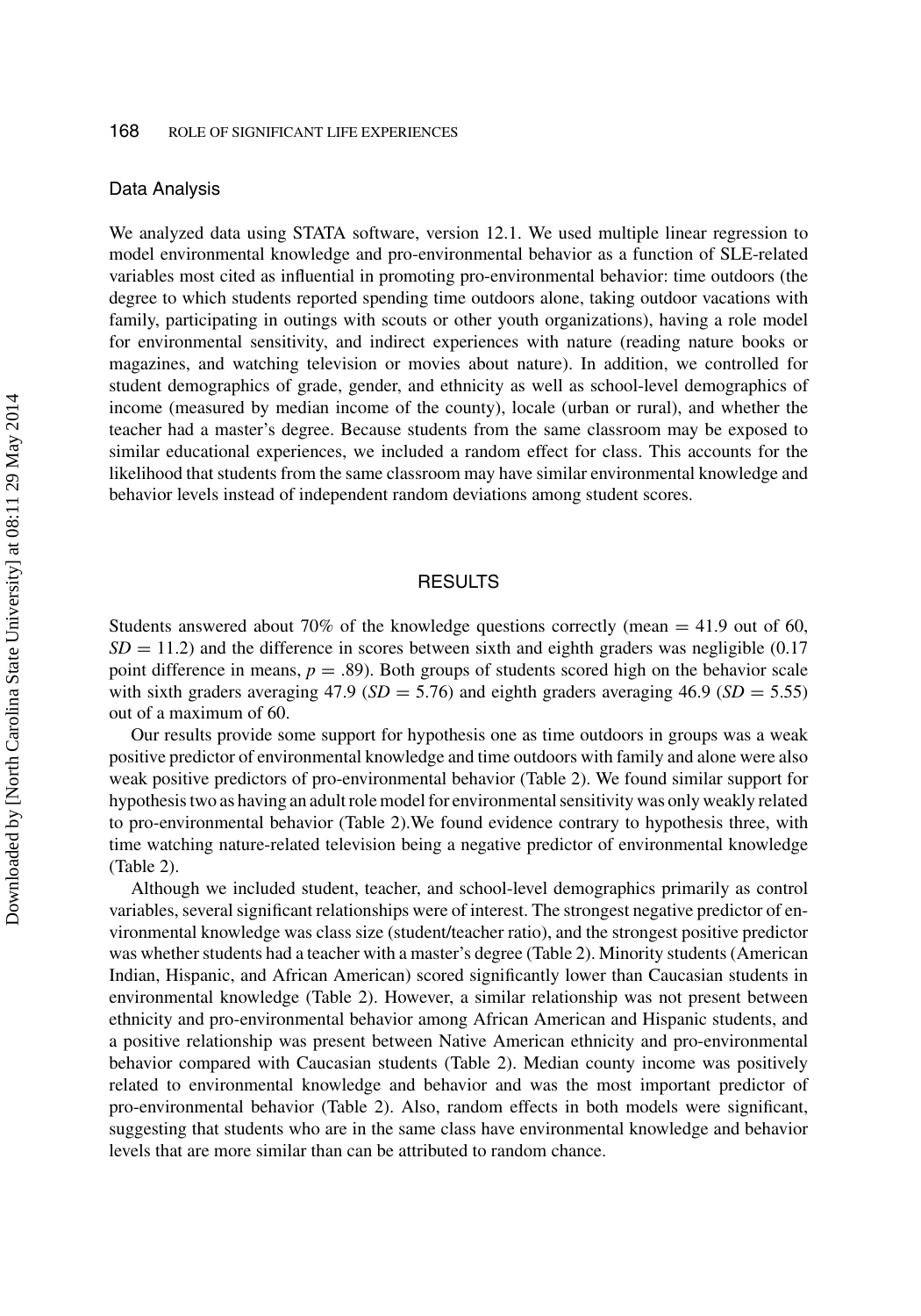|                                                    | Knowledge   |          |      | <b>Behavior</b> |             |              |
|----------------------------------------------------|-------------|----------|------|-----------------|-------------|--------------|
|                                                    | Std.        |          |      | Std.            |             |              |
| <i>Item</i>                                        | <b>Beta</b> | Beta     | p    | <b>Beta</b>     | <b>Beta</b> | $\mathbf{p}$ |
| <b>SLEs</b>                                        |             |          |      |                 |             |              |
| Time outdoors with family                          | 0.718       | 0.069    | .130 | 0.517           | 0.099       | .053         |
| Time outdoors in groups                            | 0.838       | 0.087    | .050 | 0.139           | 0.029       | .563         |
| Time outdoors alone                                | 0.388       | 0.037    | .424 | 0.472           | 0.090       | .084         |
| Read nature books or magazines                     | $-0.406$    | $-0.046$ | .348 | 0.093           | 0.021       | .704         |
| Watch TV about nature                              | $-1.062*$   | $-0.111$ | .024 | 0.281           | 0.058       | .289         |
| Have a role model for environmental<br>sensitivity | $-0.326$    | $-0.034$ | .464 | 0.468           | 0.096       | .062         |
| Student demographics                               |             |          |      |                 |             |              |
| Grade <sup>1</sup>                                 | $-0.964$    | $-0.043$ | .409 | $-0.012$        | $-0.001$    | .986         |
| Gender <sup>1</sup>                                | $-1.139$    | $-0.051$ | .255 | 0.734           | 0.065       | .192         |
| Ethnicity <sup>2</sup>                             |             |          |      |                 |             |              |
| American Indian                                    | $-5.490*$   | $-0.101$ | .024 | $2.694*$        | 0.098       | .050         |
| Asian                                              | 3.476       | 0.055    | .222 | 1.056           | 0.033       | .509         |
| Hispanic                                           | $-6.374***$ | $-0.166$ | .000 | $-0.482$        | $-0.025$    | .625         |
| African American                                   | $-5.686***$ | $-0.197$ | .000 | 0.652           | 0.045       | .398         |
| School demographics                                |             |          |      |                 |             |              |
| Median income of the county <sup>4</sup>           | $0.148**$   | 0.144    | .004 | $0.065*$        | 0.125       | .025         |
| Urban <sup>4</sup>                                 | $-1.806$    | $-0.078$ | .187 | $-0.253$        | $-0.022$    | .743         |
| Student/teacher ratio                              | $-1.285***$ | $-0.230$ | .000 | $-0.205$        | $-0.073$    | .31          |
| Teacher has master's <sup>5</sup>                  | 4.545***    | 0.186    | .000 | 0.171           | 0.014       | .792         |
| Intercept                                          | 55.230***   |          | .000 | 39.185***       |             | .000         |
| Adjusted $R^2$                                     | 0.236       |          |      | 0.095           |             |              |
| N                                                  | 405         |          |      | 405             |             |              |

TABLE 2 Regression Models Predicting Environmental Knowledge and Behavior

 $10 = 6$ th Grade, 1 = 8th Grade. Random effects are significant (non-zero) in both models. 0 = Male, 1 = Female <sup>2</sup>Reference category is Caucasian students

3The unit for median county income is \$10,000.

 $^{4}0 =$ Rural, 1 = Urban<br> $^{5}0 =$  no, 1 = yes

#### **DISCUSSION**

Although our results may hint at future impacts of SLEs on environmental knowledge and behavior, we found limited evidence that such relationships were already developed among NC middle school students. In Chawla's (1999) work, having a role model for environmental behavior was one of the most frequently mentioned factors that participants cited as influencing their involvement in environmental activism, however, we found only a limited relationship between the reported presence of such a role model and pro-environmental behavior among middle school children. These findings could be explained by the effect not being well-expressed until children reach adolescence and adulthood (Vollerberg, Iedema, & Raaijmakers, 2001), only occurring in special circumstances (e.g., a particular type of outdoor role model is required), impacting a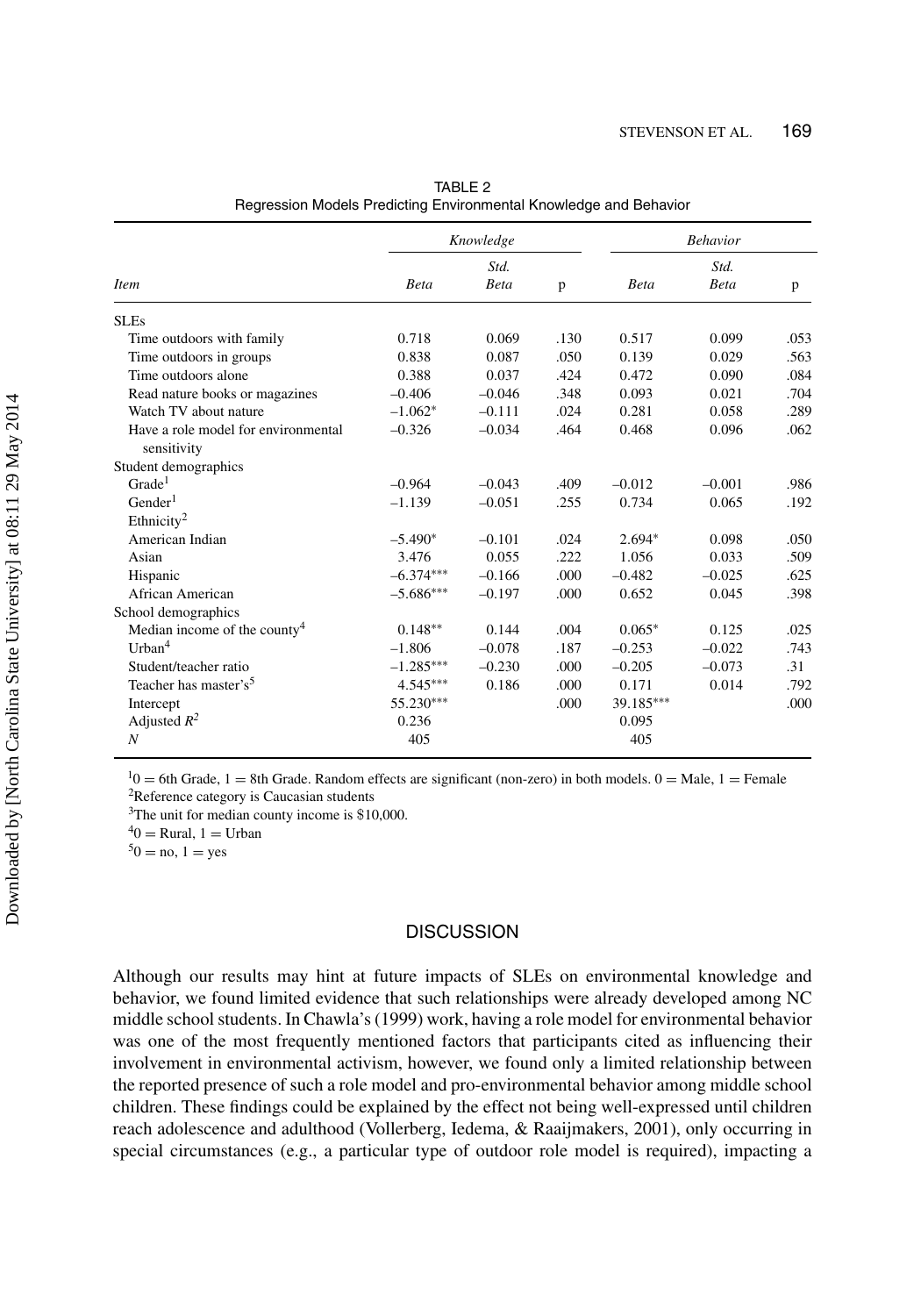narrow suite of behaviors not included in this study, or only being present within a small subset of the general population.

The weak relationship between spending time outdoors and environmental knowledge and behavior is somewhat surprising but may reflect the changing relationship children have with nature. Other studies have shown a clear link between time outdoors and increased eco-affinity (Larson, Whiting, & Green, 2011) and pro-environmental behavioral intention (Cheng & Monroe, 2010). We would expect to see a similar relationship in this study. However, as Larson, Green, and Cordell (2011) found in an analysis of the National Kids Survey, the amount of time children are spending outdoors is relatively stable, but types of outdoor activities are changing, with more focus on organized activities such as sports, active recreation (e.g., jogging or biking), and use of electronics through geocaching or listening to music outdoors. The prominence of these activities is coupled with a pervasive shift away from nature-based use of national parks, which Pergams and Zaradic (2006) linked to increased technology use. Thus, the weaker-than- expected relationship between time outdoors and pro-environmental behavior found in this study may reflect a new form of time outdoors focused more on organized sports and technology and less on interaction with natural environments. Our finding that spending time outdoors alone or with family was more influential on pro-environmental behavior than time outdoors with organized groups supports this assertion.

Just as the use of electronics may be at least partially to blame for eroding the benefits of spending time outdoors, watching television may be associated with decreased ecological understanding. Chawla (1999) cited indirect experiences with nature, such as reading nature books, as an SLE identified as promoting environmental activism in adulthood, but in this study neither reading books nor magazines predicted environmental knowledge and watching television about nature was negatively associated with environmental knowledge and the strongest relationship demonstrated by an SLE-related variable. Intuitively, nature-related television would promote environmental knowledge, and at least one study found watching nature programming improved pro-environmental attitudes (Eagles & Demare, 1999). Future research should address the possibility that students who watched more nature-related television also watched more programming overall, and the negative effects of increased screen time may have overwhelmed and even reversed any gains attributed to nature-related television. Globally, there appears to be a shift away from nature-based recreation (Pergams & Zaradic, 2008), and an increase in the amount of exposure children have to television (Larson et al., 2011). Similarly, these two events may be linked, suggesting that people are spending less time outdoors because they are watching television, playing video games, or using the internet (Pergams & Zaradic, 2006). Our findings of a negative association between television time, even nature-related programming, and environmental knowledge echoes the growing research body demonstrating that increased exposure to television and computers over nature is damaging children's connection to and engagement with the environment (Kahn & Kellert, 2002).

Our findings highlight the need for research along several avenues to isolate the contexts in which SLEs produce the large and important effects on pro-environmental behavior highlighted in previous qualitative studies (Chawla, 1999; Palmer, Suggate, Bajd, & Tsaliki, 1998). Such research should expand in focus from adult subjects (e.g. Chawla, 1999; Corcoran, 1999; Wells & Lekies, 2006) to include more focus on adolescents and children. Such a shift could help determine when SLE-related variables begin to have an impact, and the relationship between the repetition of SLE-related experiences and eventual outcomes. Although SLE-related variables may not predict environmental behavior or knowledge in general, they may predict specific behaviors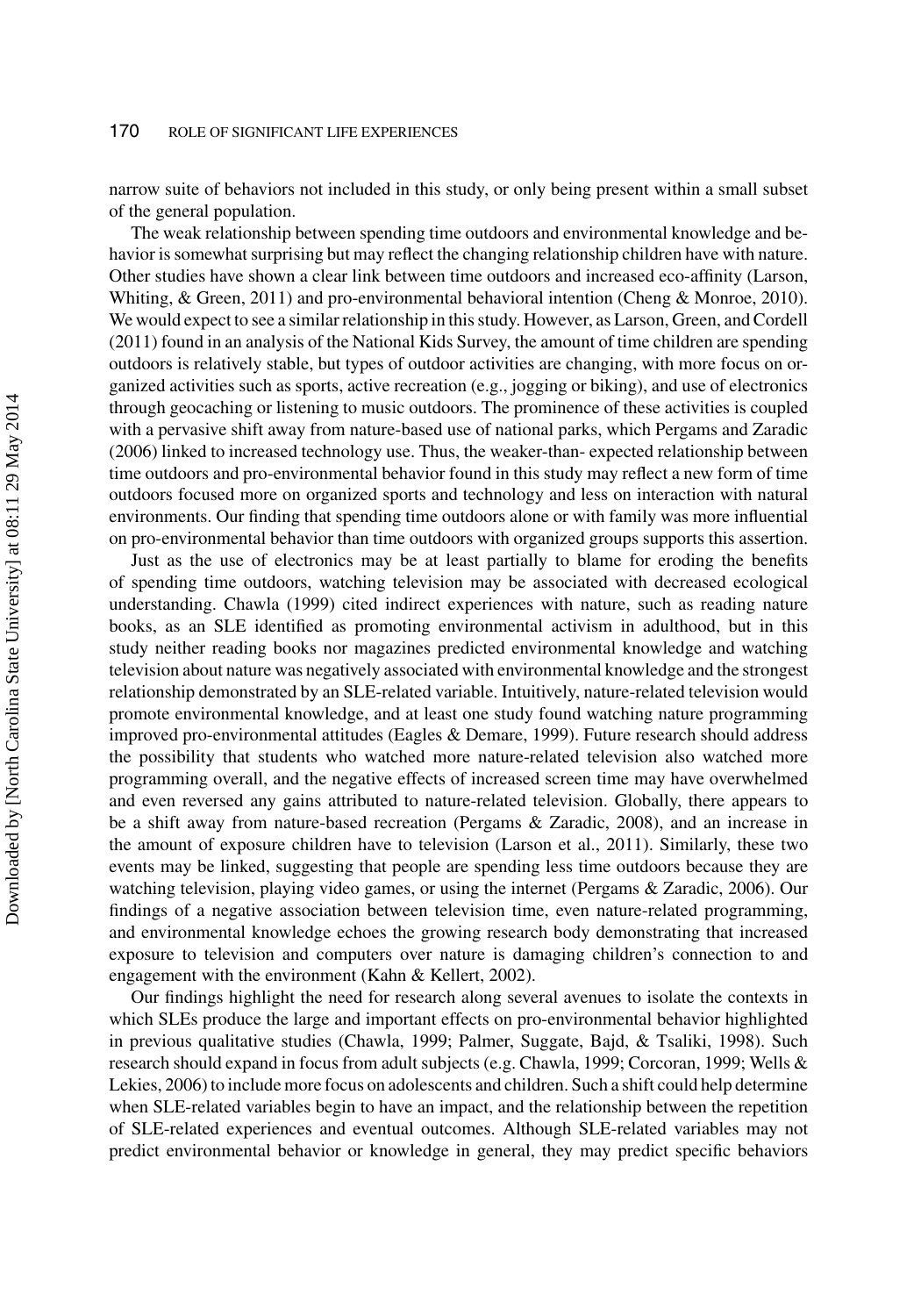and knowledge. Research instruments matching specific types of environmental behaviors with specific types of SLEs (e.g., being an environmental activist with having an adult mentor who was) would likely find stronger relationships, and help clarify more precisely how SLE-related variables influence environmental behaviors. Any contexts where self-reported activities and experiences can be replaced with observations of actual ones would strengthen such studies (Corral-Verdugo, 1997). The instruments used in this study may be useful in these efforts, particularly if more precise measures like hours watching television or hours participating in outdoor activities (vs. enjoyment) were included, and possibly an expanded measure of knowledge to include issue-specific (e.g., climate change) questions. Because we found strong relationships between ethnicity, income, knowledge, and behavior, special attention should be paid to ensuring items in future research instruments are not biased toward culturally limited ways of understanding the environment.

The relative importance of school-related variables compared to SLE-related variables suggests that in addition to encouraging EE in classrooms, improving the basic quality of education and improving equity in schools should continue to be part of EE efforts. Though we found only weak evidence for impacts of out-of-school SLE-related variables on environmental knowledge and behavior, use of EE curriculum and time outdoors during class time does seem to have an impact on student learning (Carrier, 2009; Coyle, 2010; Stevenson et al., 2013). In addition, small class sizes and teacher training improve student achievement in math, science, and reading (Finn & Achilles, 1999; Harris & Sass, 2011; Krueger, 2003), and our data suggest these factors also foster environmental knowledge. Ethnicity and income are associated with persistent achievement gaps, with lower income and ethnic minority students falling behind other groups (Kao & Thompson, 2003; Sirin, 2005; Stevenson et al., 2013). Similarly, just as lower-income students underperform in classroom environments (Sirin, 2005), income seems to affect environmental knowledge and behavior more than SLE-related variables. However, with the exception of income, these relationships were limited to environmental knowledge and did not extend to behavior. Native American students actually reported higher levels of environmental behavior than Caucasian students. Although there is little research specifically on pro-environmental behavior among Native Americans, some research suggests that Native American populations may participate in more outdoor activities, which are positively related to pro-environmental behavior, than Caucasian populations (Burger, Gochfeld, Jeitner, & Pittfield, 2012). Education literature suggests that low income and ethnic minority students are being left behind due to poor school quality in their neighborhoods (Cook & Evans, 2000), cultural views of schooling (Ogbu & Simons, 1998), and expectation bias among educators (de Boer, Bosker, & van der Werf, 2010). As our results largely mirror the trends found in the broader education literature, EE professionals should remain engaged in efforts to close achievement gaps in classrooms because the same factors creating inequity there appear to affecting environmental knowledge.

#### **CONCLUSION**

This study suggests that SLE-related variables may not be as integral to building proenvironmental behavior as previous research suggested. However, our findings highlight a critical need to actively reach out to lower income and ethnic minority students and improve teacher and classroom quality. Though environmental education is often seen as peripheral to K–12 education (Jickling, 1997), EE and outdoor education efforts may be more fruitful when included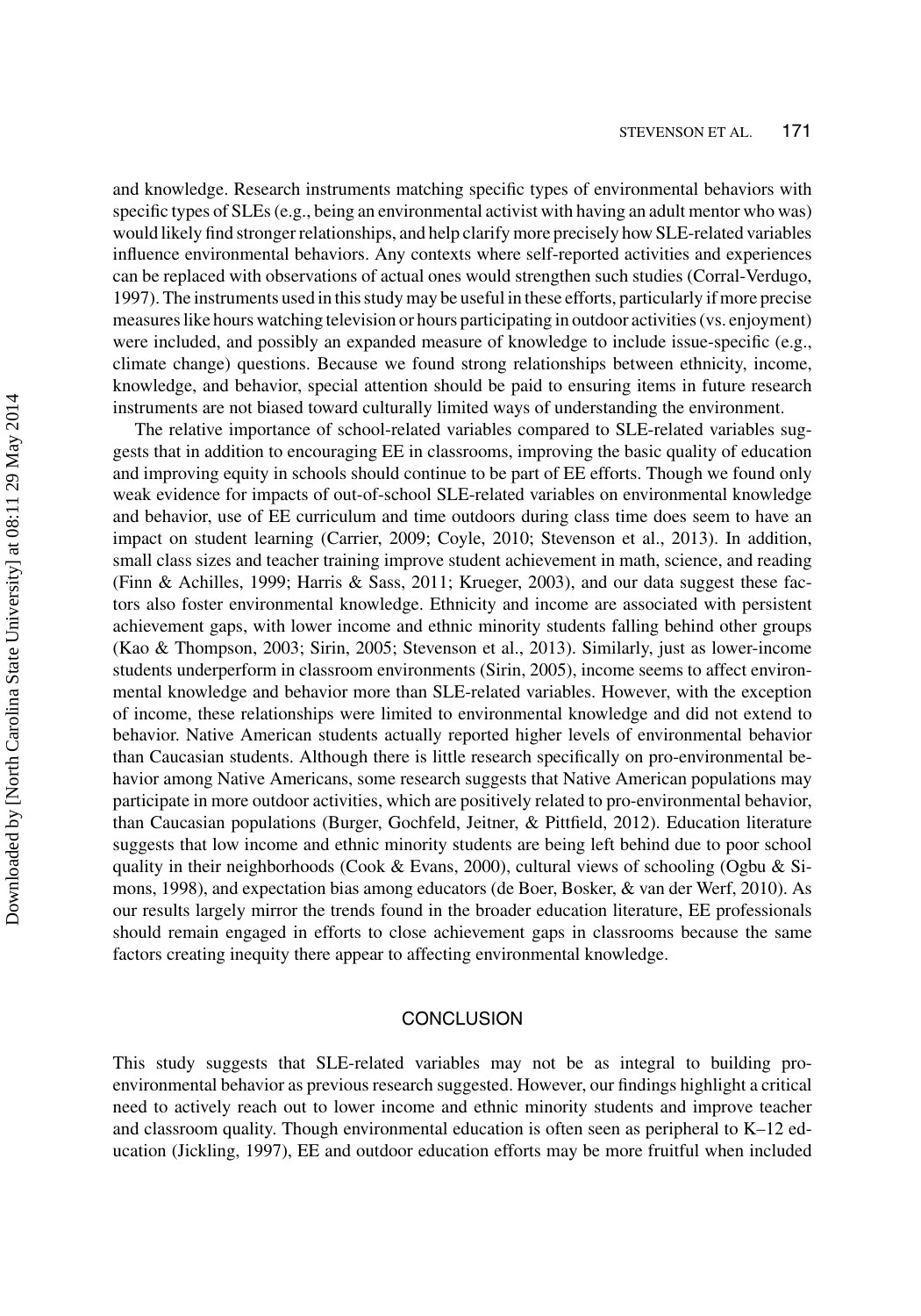in a school setting with teachers (Stevenson et al., 2013) than in less formal outdoor contexts. Further, promoting equity and quality in schools may be as essential to achieving the goals of EE as promoting SLE type experiences such as outdoor activities. Time outdoors does seem to be at least weakly correlated to pro-environmental behavior, and considering our finding that watching nature related television was negatively related to environmental knowledge among students, efforts should be continued to promote outdoor activities that encourage direct interaction with nature.

#### ACKNOWLEDGEMENTS

We would like to thank Dr. Angela Mertig for help with scale development. We also thank members of the North Carolina Environmental Literacy Plan Working Group for valuable feedback and support. Especially, we thank Dr. Laurell Malone, Ms. Lisa Tolley, and Mr. Marty Wiggins.

#### FUNDING

We would like to thank NC Sea Grant for providing funding for this project.

#### **REFERENCES**

- Bickford, D., Posa, M. R. C., Qie, L., Campos-Arceiz, A., & Kudavidanage, E. P. (2012). Science communication for biodiversity conservation. *Biological Conservation*, *151*(1), 74–76.
- Birmingham, D., & Calabrese Barton, A. (2013). Putting on a green carnival: Youth taking educated action on socioscientific issues. *Journal of Research in Science Teaching*, *51*(3), 86–314. doi:10.1002/tea.21127
- Blumstein, D. T., & Saylan, C. (2007). The failure of environmental education (and how we can fix it). *PLoS Biology*, *5*(5), e120. doi:10.1371/journal.pbio.0050120
- Burger, J., Gochfeld, M., Jeitner, C., & Pittfield, T. (2012). Activity patterns and perceptions of goods, services, and eco-cultural attributes by ethnicity and gender for Native Americans and Caucasians. *International Journal of Sport Management, Recreation and Tourism*, *9*, 34–51. doi:10.5199/ijsmart-1791-874X-9c
- Carnegie Council on Adolescent Development. (1989). *Turning points: Preparing American youth for the 21st century*. Washington, DC: Author.
- Carrier, S. J. (2009). Environmental education in the schoolyard: Learning styles and gender. *The Journal of Environmental Education*, *40*(3), 2–12. doi:10.3200/JOEE.40.3.2-12
- Chawla, L. (1998). Significant life experiences revisited. *The Journal of Environmental Education*, *29*(3), 11–21.
- Chawla, L. (1999). Life paths into effective environmental action. *The Journal of Environmental Education*, *31*(1), 15–26.
- Chawla, L. (2001). Significant life experiences revisited once again: Response to Vol. 5(4) "Five critical commentaries on significant life experience research in environmental education." *Environmental Education Research*, *7*, 451–461. doi:10.1080/13504620120081313
- Cheng, J. C.-H., & Monroe, M. C. (2010). Connection to nature: Children's affective attitude toward nature. *Environment and Behavior*, *44*(1), 31–49. doi:10.1177/0013916510385082
- Cook, M. D., & Evans, W. N. (2000). Families or schools? Explaining the convergence in White and Black academic performance. *Journal of Labor Economics*, *18*, 729–754.
- Corcoran, P. B. (1999). Formative influences in the lives of environmental educators in the United States. *Environmental Education Research*, *5*, 207–220.
- Corral-Verdugo, V. (1997). Dual "realities" of conservation behavior: Self-reports vs observations of re-use and recycling behavior. *Journal of Environmental Psychology*, *17*, 135–145.
- Coyle, K. J. (2010). *Back to school: Back outside! How outdoor education and school time create high performance students*. Retrieved from http://www.izea.net/education/NWF-Back to School-Back outside.pdf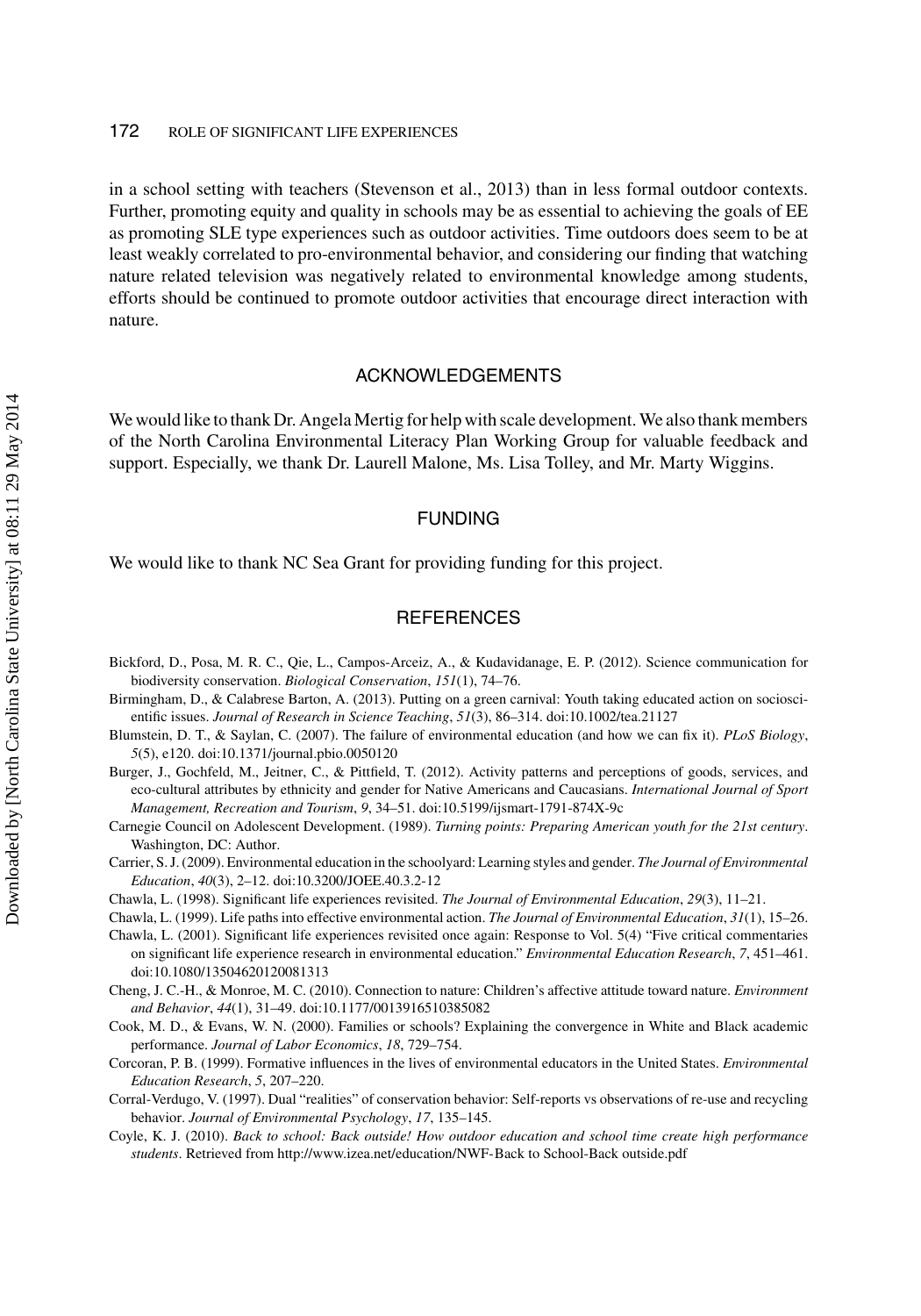- De Boer, H., Bosker, R. J., & van der Werf, M. P. C. (2010). Sustainability of teacher expectation bias effects on long-term student performance. *Journal of Educational Psychology*, *102*(1), 168–179. doi:10.1037/a0017289
- Duerden, M. D., & Witt, P. A. (2010). The impact of direct and indirect experiences on the development of environmental knowledge, attitudes, and behavior. *Journal of Environmental Psychology*, *30*, 379–392. doi:10.1016/j.jenvp.2010.03.007
- Dwyer, W. O. (1993). Critical review of behavioral interventions to preserve the environment. *Environment & Behavior*, *25*, 275–321.
- Eagles, P. F. J., & Demare, R. (1999). Factors influencing children's environmental attitudes. *The Journal of Environmental Education*, *30*(4), 33–37.
- Finn, J. D., & Achilles, C. M. (1999). Tennessee's class size study: Findings, implications, misconceptions. *Educational Evaluation and Policy Analysis*, *21*, 97–109. doi:10.3102/01623737021002097
- Golden, C. D., Wrangham, R. W., & Brashares, J. S. (2013). Assessing the accuracy of interviewed recall for rare, highly seasonal events: the case of wildlife consumption in Madagascar. *Animal Conservation*, *16*(6), 597–603. doi:10.1111/acv.12047
- Gough, A. (1999). Kids don't like wearing the same jeans as their mums and dads: so whose "life" should be in significant life experiences research? *Environmental Education Research*, *5*, 383–394.
- Harris, D. N., & Sass, T. R. (2011). Teacher training, teacher quality, and student achievement. *Journal of Public Economics*, *95*, 798–812.
- Heberlein, T. A. (2012). *Navigating environmental attitudes*. New York, NY: Oxford University Press.
- Jickling, B. (1997). If environmental education is to make sense for teachers, we had better rethink how we define it! *Canadian Journal of Environmental Education*, *2*(Spring), 86–103.
- Kahn, P. H., & Kellert, S. (2002). *Children in nature: Psychological, sociocultural, and evolutionary investigations*. Cambridge, MA: MIT Press.
- Kao, G., & Thompson, J. S. (2003). Racial and ethnic stratification in educational achievement and attainment. *Annual Review of Sociology*, *29*(1), 417–442. doi:10.1146/annurev.soc.29.010202.100019
- Keene, M., & Blumstein, D. T. (2010). Environmental education: a time of change, a time for change. *Evaluation and Program Planning*, *33*, 201–204. doi:10.1016/j.evalprogplan.2009.07.014
- Krueger, A. B. (2003). Economic considerations and class size. *The Economic Journal*, *113*(485), F34–F63. doi:10.1111/1468-0297.00098
- Larson, L. R., Green, G. T., & Cordell, H. K. (2011). Children's time outdoors: Results and implications of the national kids survey. *Journal of Park and Recreation Administration*, *29*(2), 1–20.
- Larson, L. R., Whiting, J. W., & Green, G. T. (2011). Exploring the influence of outdoor recreation participation on pro-environmental behaviour in a demographically diverse population. *Local Environment*, *16*(1), 67–86. doi:10.1080/13549839.2010.548373
- McBeth, B., Hungerford, H., Marcinkowski, T., Volk, T., & Cifranick, K. (2011). *National environmental literacy assessment, phase two: Measuring the effectiveness of North American environmental education programs with respect to the parameters of environmental literacy. Final report*. Retrieved from http://www.naaee.net/sites/default/ files/programs/research/NELA Phase II Report.pdf
- McBeth, B., Hungerford, H., Marcinkowski, T., Volk, T., & Meyers, R. (2008). *National Environmental Literacy Assessment Project: Year 1, national baseline study of middle grades students. Final report*. Retrieved from http://www.epa.gov/education/pdf/MASTERNELA\_Year1Report\_081208\_pdf
- Monroe, M. C. (2010). Challenges for environmental education evaluation. *Evaluation and Program Planning*, *33*, 194–196. doi:10.1016/j.evalprogplan.2009.07.012
- National Center for Education Statistics (NCES). (2006). *Identification of rural locales*. Retrieved from http://nces.ed. gov/ccd/rural locales.asp
- Ogbu, J. U., & Simons, H. D. (1998). Voluntary and involuntary minorities: A cultural-ecological theory of school performance with some implications for education. *Anthropology and Education Quarterly*, *29*, 155–188. doi:10.1525/aeq.1998.29.2.155
- Palmer, J. A. (1993). Development of concern for the environment and formative experiences of educators. *The Journal of Environmental Education*, *24*(3), 26–30.
- Palmer, J. A., Suggate, J., Bajd, B., & Tsaliki, E. (1998). Significant influences on the development of adults' environmental awareness in the UK, Slovenia and Greece. *Environmental Education Research*, *4*, 429–444.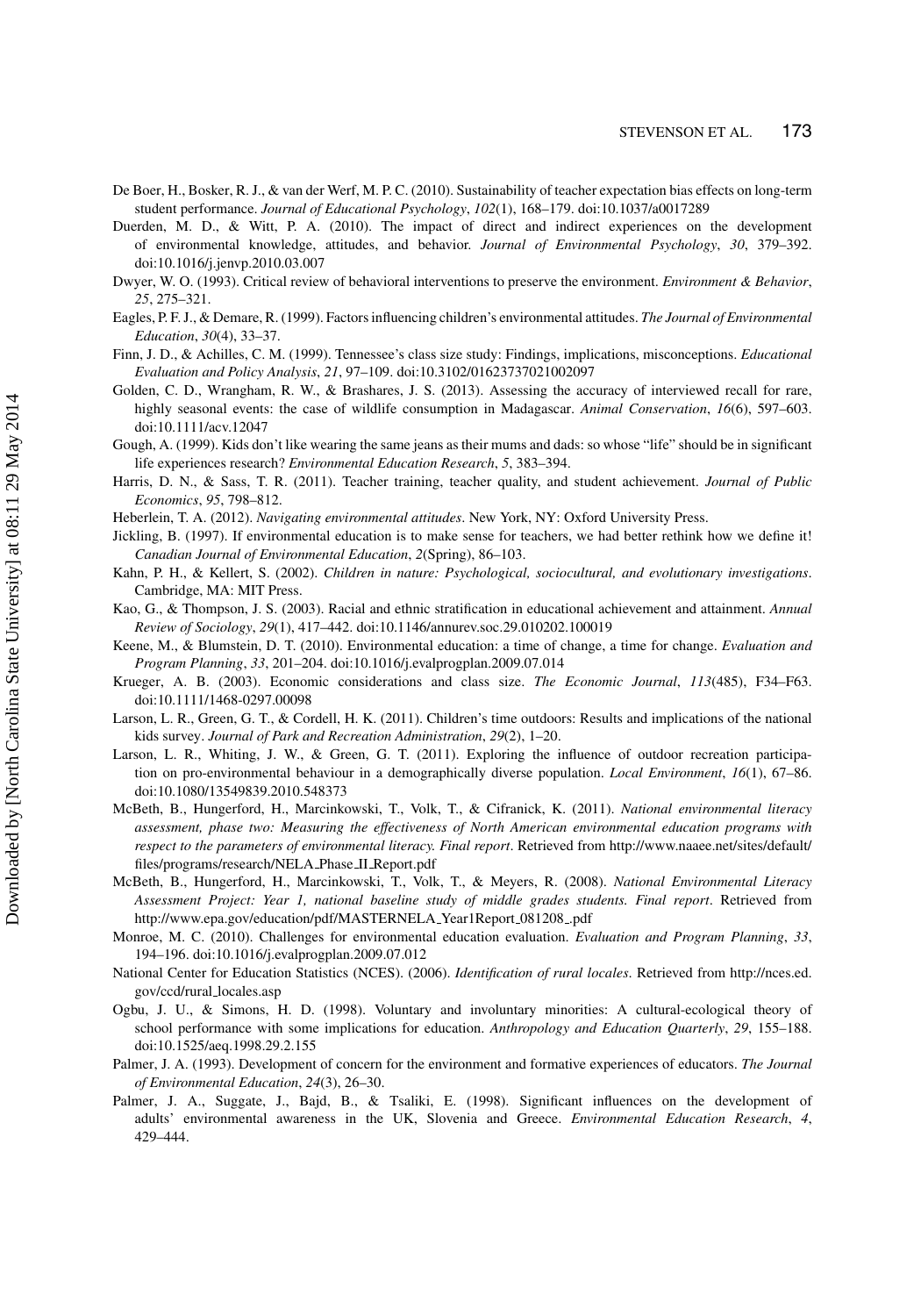- Pergams, O. R. W., & Zaradic, P. a. (2006). Is love of nature in the US becoming love of electronic media? 16-vear downtrend in national park visits explained by watching movies, playing video games, internet use, and oil prices. *Journal of Environmental Management*, *80*, 387–93. doi:10.1016/j.jenvman.2006.02.001
- Pergams, O. R. W., & Zaradic, P. A. (2008). Evidence for a fundamental and pervasive shift away from nature-based recreation. *Proceedings of the National Academy of Sciences of the United States of America*, 105, 2295–3000. doi:10.1073/pnas.0709893105
- Peterson, M. N., Peterson, T. R., & Liu, J. (2013). *The housing bomb*. Baltimore, MD: Johns Hopkins University Press.
- Sirin, S. R. (2005). Socioeconomic status and academic achievement: A meta-analytic review of research. *Review of Educational Research*, *75*, 417–453. doi:10.3102/00346543075003417
- Skelly, S. M., & Zajicek, J. M. (1998). The effect of an interdisciplinary garden program on the environmental attitudes of elementary school students. *HortTechnology*, *8*, 579–583.
- State Education & Environment Roundtable (SEER). (2000). *The effects of environment-based education on student achievement*. Retrieved from http://www.seer.org/pages/research/educeff.pdf
- Stevenson, K. T., Peterson, M. N., Bondell, H. D., Mertig, A. G., & Moore, S. E. (2013). Environmental, institutional, and demographic predictors of environmental literacy among middle school children. *PLoS ONE*, *8*(3). doi:10.1371/journal.pone.0059519
- Tanner, T. (1980). Significant life experiences: A new research area in environmental education. *The Journal of Environmental Education*, *11*(4), 20–24.
- Tanner, T. (1998). Choosing the right subjects in significant life experiences research. *Environmental Education Research*, *4*, 399–417.
- UNESCO. (1977). The Tbilisi Declaration. *Connect*, *3*(1), 1–8.
- U.S. Census Bureau. (2010). *Data access tools*. Retrieved from http://www.census.gov/main/www/access.html
- Vollerberg, W. A. M., Iedema, J., & Raaijmakers, Q. A. W. (2001). Intergenerational transmission and the formation of cultural orientations in adolescence and young Adulthood. *Journal of Marriage and Family*, *63*, 1185–1198.
- Wells, N. M., & Lekies, K. S. (2006). Nature and the life course: Pathways from childhood nature experiences. *Children, Youth and Environments*, *16*(1), 1–25.

#### APPENDIX: ENVIRONMENTAL KNOWLEDGE AND BEHAVIOR SCALES

#### Environmental Knowledge Scale

We used the Ecological Knowledge component scale from the 2009 Middle School Environmental Literacy Assessment (McBeth et al., 2011) to measure environmental knowledge:

- 1. A flower with colorful petals and a sweet smell would most likely be pollinated by:
	- a. Rain.
	- b. Wind.
	- c. A gardener.
	- d. Insects.
- 2. A small bird eats a butterfly that has been eating some nectar from a flower. Then, the bird is eaten by a hawk. This is an example of:
	- a. Mutualism.
	- b. A food chain.
	- c. Competition.
	- d. Survival of the fittest.
- 3. Which of the following is a predator-prey relationship?
	- a. A flea bites a dog.
	- b. A robin eats a worm.
	- c. A fish eats aquatic plants.
	- d. A deer eats grass that has a grasshopper in it.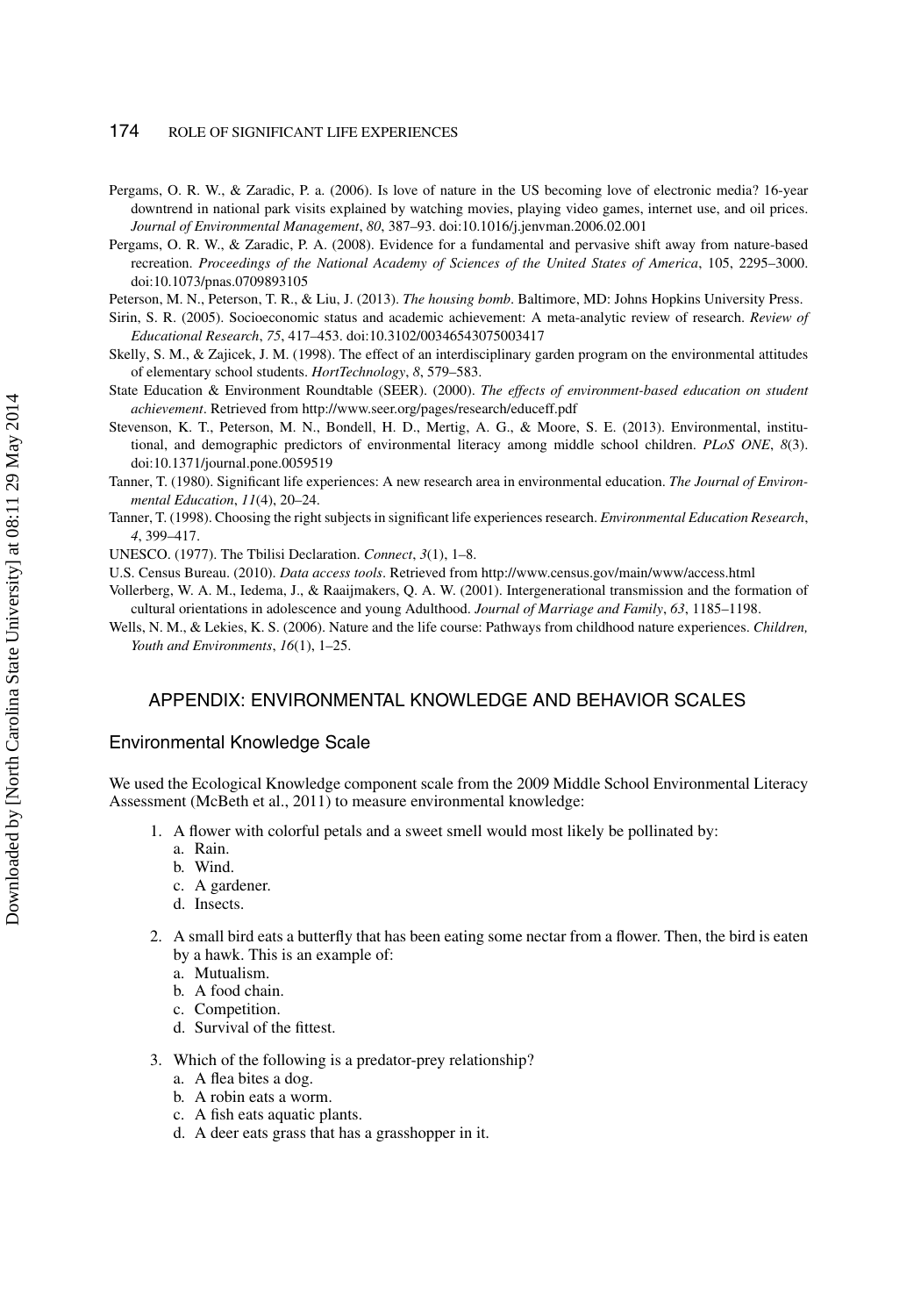- 4. A fox dies. This creates a problem for:
	- a. The fleas that were drinking the fox's blood.
	- b. A rabbit that has a nest nearby.
	- c. Another fox whose territory is nearby.
	- d. An animal that hunts in the same area that the fox did.
- 5. Termites eat only wood; however they cannot digest it. Tiny organisms that live in termites' stomachs and intestines digest the wood. The relationship the tiny organisms and the termites have is:
	- a. Helpful to one and has no effect on the other.
	- b. Helpful to one and harmful to the other.
	- c. Helpful to both of them.
	- d. Helpful to neither of them.
- 6. A seagull and a raccoon are after the same dead fish lying on the shore. What is the relationship between the seagull and the raccoon?
	- a. One is using the other but not harming.
	- b. They are competing with each other.
	- c. They are helping each other.
	- d. One is trying to eat the other one.
- 7. If there were no decomposers on Earth, what would happen?
	- a. Dead plants and animals wouldn't become part of the soil.
	- b. Many human diseases would disappear.
	- c. More meat would be available for humans to eat.
	- d. Little would change.
- 8. A mangrove forest is destroyed by humans. What will most likely happen to the animals that lived in the mangroves?
	- a. Most will leave or die.
	- b. They would have more babies to survive.
	- c. Those that lived in the mangrove forest would adapt.
	- d. Many will pass on traits that would help their young survive in the new environments.
- 9. Some people started a program in a national forest to protect deer. They started killing wolves. Ten years later, there were no wolves in the forest. For a few years after the wolves were gone there were more deer than there had ever been. Then suddenly there were almost no deer. The people who wanted to protect the deer didn't know that:
	- a. Deer only live to be a few years old.
	- b. Fires would kill so many deer.
	- c. Other animals would eat so much of the deer's food.
	- d. The deer would eat all the food and that many would starve.
- 10. The original source of energy for almost all living things is
	- a. the sun.
	- b. water.
	- c. the soil.
	- d. plants.
- 11. A dead bird is decomposing. What happens to the energy that was stored in the bird's body?
	- a. Nothing happens to it. Once the bird is dead the energy is lost.
	- b. It passes through the organisms that decomposed the bird.
	- c. It is destroyed by solar radiation.
	- d. The bird used up its energy when it was alive.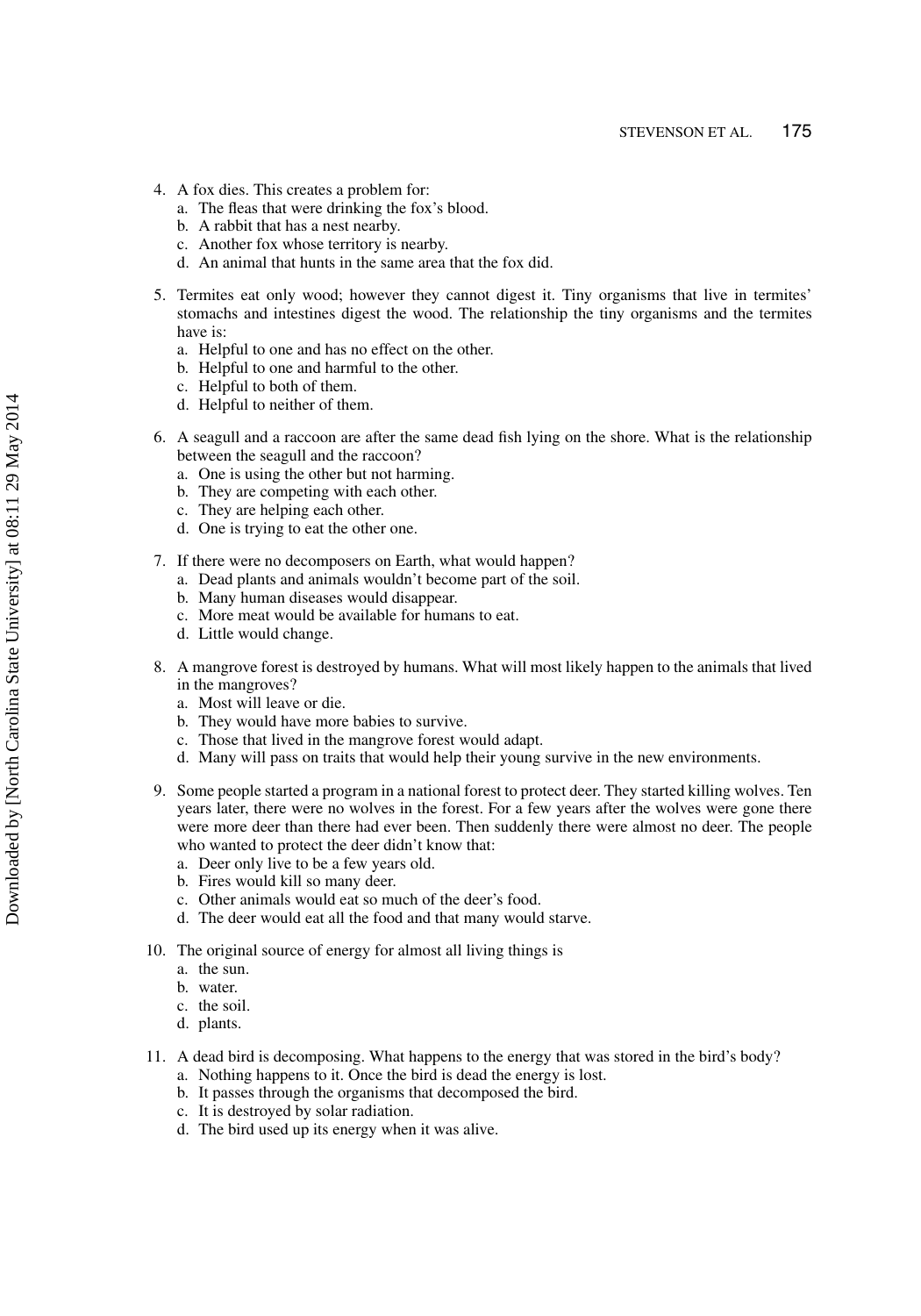- 12. A rabbit eats some corn. The energy from the corn goes into the rabbit. The next day a fox eats the rabbit. The fox gets very little of the energy that was in the corn. Why?
	- a. A fox can't digest corn.
	- b. The rabbit had already digested the corn.
	- c. Corn doesn't have much energy.
	- d. Most of the corn's energy was used by the rabbit.
- 13. Most of the oxygen in the atmosphere comes from:
	- a. Insects.
	- b. Plants.
	- c. The soil.
	- d. The sun.
- 14. Which of the following would give humans the most food energy from 10,000 pounds of plants?
	- a. Feed the plants to insects, feed the insects to fish, and then humans eat the fish.
	- b. Humans eat the plants.
	- c. Feed the plants to cattle then humans eat the cattle.
	- d. Feed the plants to fish then humans eat the fish.
- 15. After living things die, they decompose. As a result of this process nutrients are:
	- a. Released back into the environment to be recycled.
	- b. Destroyed by the bacteria of decay.
	- c. Changed from nutrients to oxygen and water vapor.
	- d. Evaporated due to the heat produced during decomposition.
- 16. Which of the following is a part of the water cycle?
	- a. Erosion.
	- b. Ocean tides.
	- c. Evaporation.
	- d. Decomposition.
- 17. A pollutant gets into an ecosystem and kills a large numbers of insects. How might this affect the ecosystem?
	- a. Plants are not damaged so it doesn't affect the ecosystem.
	- b. It damages part of the ecosystem so it may affect the whole ecosystem.
	- c. It kills only insects so the other animals in the ecosystem stay healthy.
	- d. Most animals eat plants so it doesn't affect the ecosystem much.

#### Behavior Scale

We used the Behavior component scale from the Middle School Environmental Literacy Survey (McBeth et al., 2011) to measure environmental behavior:

*Students indicated whether each statement was:*

- a) Very true
- b) Mostly true
- c) Not sure
- d) Mostly false
- e) Very false

1.) I have **not** written someone about a pollution problem.

2.) I have talked with my parents about how to help with environmental problems.